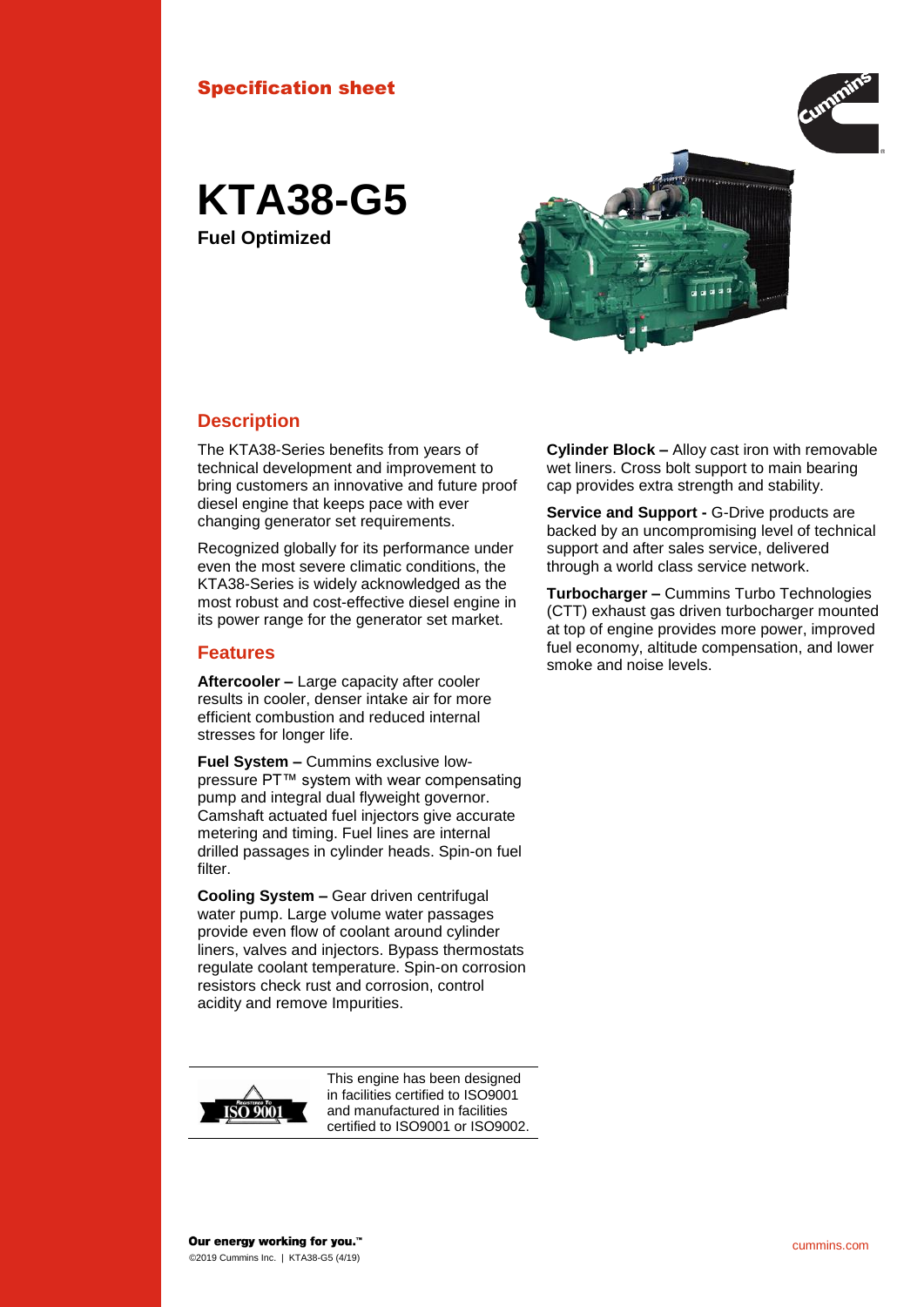## **1500 rpm (50 Hz ratings)**

| <b>Gross engine output</b><br>Net engine output |          |             |                |          | Typical generator set output |               |      |             |      |            |     |
|-------------------------------------------------|----------|-------------|----------------|----------|------------------------------|---------------|------|-------------|------|------------|-----|
| <b>Standby</b>                                  | Prime    | <b>Base</b> | <b>Standby</b> | Prime    | <b>Base</b>                  | Standby (ESP) |      | Prime (PRP) |      | Base (COP) |     |
| kWm/BHP                                         |          |             | kWm/BHP        |          | kWe                          | kVA           | kWe  | <b>kVA</b>  | kWe  | kVA        |     |
| 970/1300                                        | 880/1180 | 656/880     | 937/1257       | 857/1149 | 633/849                      | 880           | 1100 | 800         | 1000 | 600        | 750 |

# **1800 rpm (60 Hz ratings)**

| <b>Gross engine output</b> |       |         |                | Net engine output |                | Typical generator set output |     |             |        |                          |  |
|----------------------------|-------|---------|----------------|-------------------|----------------|------------------------------|-----|-------------|--------|--------------------------|--|
| <b>Standby</b>             | Prime | Base    | <b>Standby</b> | <b>Prime</b>      | <b>Base</b>    | Standby (ESP)                |     | Prime (PRP) |        | Base (COP)               |  |
| kWm/BHP                    |       | kWm/BHP |                | kWe               | kVA            | kWe                          | kVA | kWe         | kVA    |                          |  |
| $\blacksquare$             | . .   |         |                | ٠                 | $\blacksquare$ |                              |     | -           | $\sim$ | $\overline{\phantom{a}}$ |  |

#### **General engine data**

| Type                        | 4 cycle, 60 degree Vee, turbocharged, aftercooled            |  |  |
|-----------------------------|--------------------------------------------------------------|--|--|
| Bore mm                     | 159 mm (6.25 in.)                                            |  |  |
| Stroke mm                   | 159 mm (6.25 in.)                                            |  |  |
| Displacement litre          | 37.8 litre (2300 in. <sup>3</sup> )                          |  |  |
| Cylinder block              | Cast iron, 12 cylinder                                       |  |  |
| Battery charging alternator | 35 amps                                                      |  |  |
| Starting voltage            | 24 volt, negative ground                                     |  |  |
| Fuel system                 | Direct injection, EFC (Electronic Fuel Control) governor     |  |  |
| <b>Fuel filter</b>          | Dual spin-on paper element fuel filters with water separator |  |  |
| Lube oil filter type(s)     | Spin-on full flow filter                                     |  |  |
| Lube oil capacity (I)       | 140                                                          |  |  |
| <b>Flywheel dimensions</b>  | SAE 0                                                        |  |  |

### **Coolpac performance data**

| Cooling system design                  | <b>JWAC</b>                                        |
|----------------------------------------|----------------------------------------------------|
| Coolant ratio                          | 50% ethylene glycol; 50% water                     |
| Coolant capacity (I)                   | 218.5                                              |
| Limiting ambient temp.** $(°C)$        | 50                                                 |
| Fan power (kWm)                        | 20                                                 |
| Cooling system air flow $(m^3/s)^{**}$ | 18.9                                               |
| Air cleaner type                       | Dry replaceable element with restriction indicator |

 $\frac{1}{12}$  mm H<sub>2</sub>0

| %                       | <b>kWm</b> | <b>BHP</b> | $L$ /ph | g/kWh |
|-------------------------|------------|------------|---------|-------|
| <b>Standby Power</b>    |            |            |         |       |
| 100                     | 970        | 1300       | 228     | 60.3  |
| <b>Prime Power</b>      |            |            |         |       |
| 100                     | 880        | 1180       | 209     | 55.1  |
| 75                      | 660        | 885        | 161     | 42.5  |
| 50                      | 440        | 590        | 113     | 29.9  |
| 25                      | 220        | 295        | 65      | 17.3  |
| <b>Continuous Power</b> |            |            |         |       |
| 100                     | 656        | 880        | 158     | 41.7  |

# **Fuel consumption 1500 (50 Hz) Fuel consumption 1800 (60 Hz)**

| ℅          | <b>kWm</b>            | <b>BHP</b> | $L$ /ph | g/kWh | %                       | <b>kWm</b> | <b>BHP</b> | $L$ /ph |  |
|------------|-----------------------|------------|---------|-------|-------------------------|------------|------------|---------|--|
| ndby Power |                       |            |         |       | <b>Standby Power</b>    |            |            |         |  |
| 00         | 970                   | 1300       | 228     | 60.3  | 100                     |            |            |         |  |
| ne Power   |                       |            |         |       | <b>Prime Power</b>      |            |            |         |  |
| 00         | 880                   | 1180       | 209     | 55.1  | 100                     |            |            |         |  |
| 75         | 660                   | 885        | 161     | 42.5  | 75                      | -          | ۰.         | ۰       |  |
| 50         | 440                   | 590        | 113     | 29.9  | 50                      |            | -          |         |  |
| 25         | 220                   | 295        | 65      | 17.3  | 25                      |            |            |         |  |
|            | <b>itinuous Power</b> |            |         |       | <b>Continuous Power</b> |            |            |         |  |
| 00         | 656                   | 880        | 158     | 41.7  | 100                     |            |            |         |  |
|            |                       |            |         |       |                         |            |            |         |  |